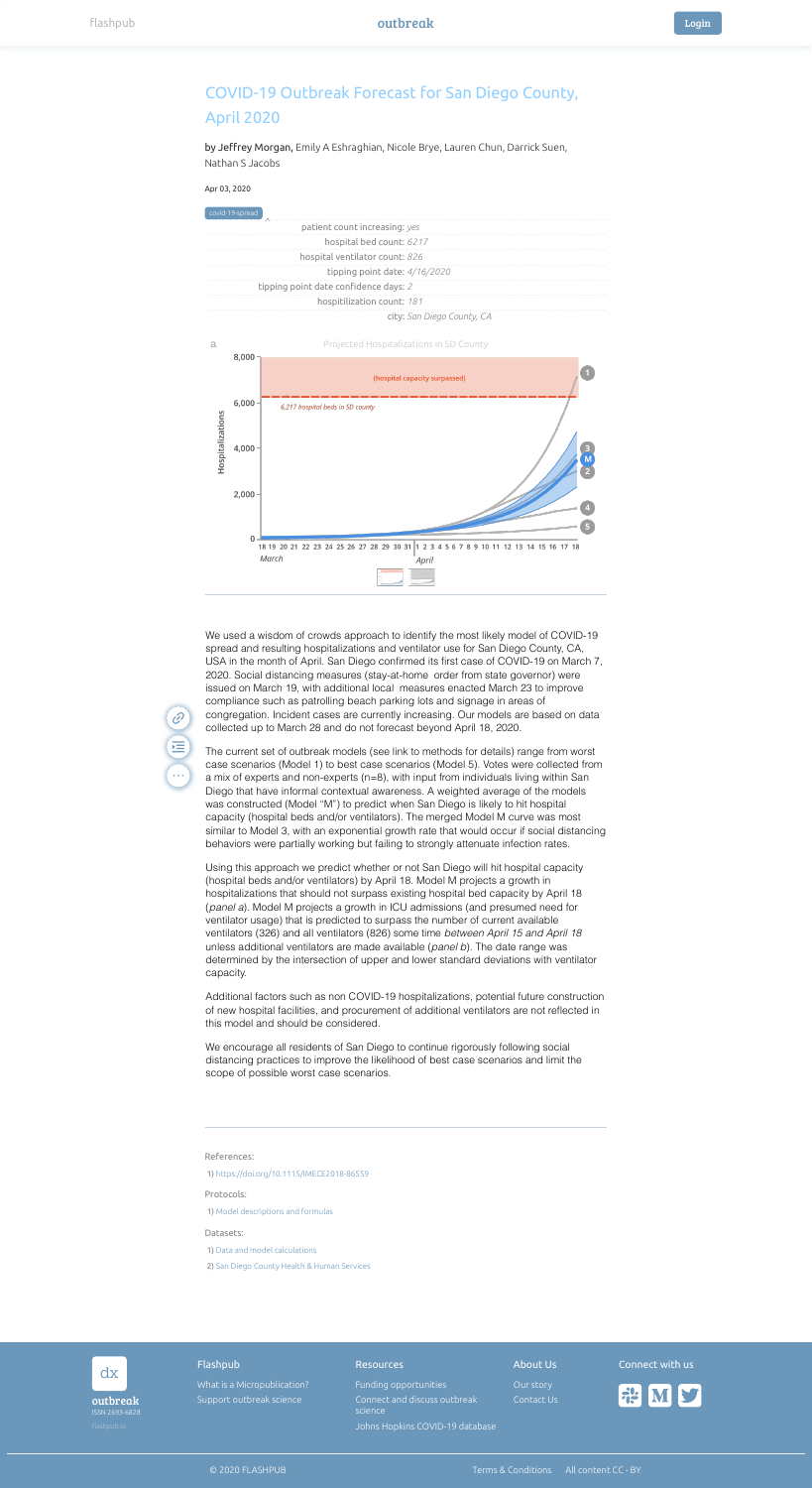

 $\rm{a}$